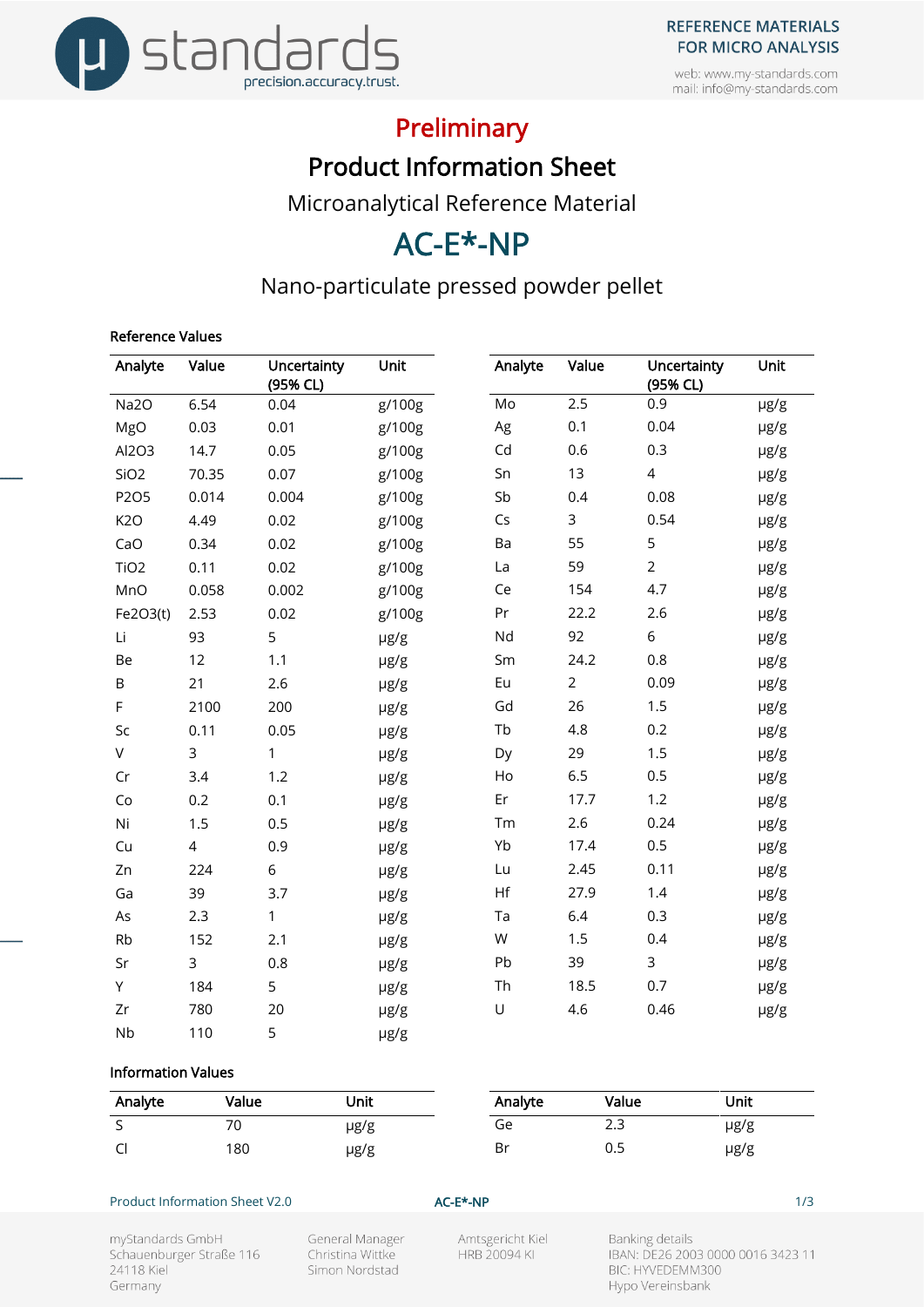# stand precision.accuracy.trust.

### **REFERENCE MATERIALS FOR MICRO ANALYSIS**

web: www.my-standards.com mail: info@my-standards.com

| Analyte      | Value | Unit      | Analyte | Value | Unit      |  |
|--------------|-------|-----------|---------|-------|-----------|--|
| -In          | 0.11  | $\mu$ g/g | Bi      | 0.4   | $\mu$ g/g |  |
| $\mathbf{r}$ | 0.9   | $\mu$ g/g |         |       |           |  |

All values are the present best estimates of the true content for each element in the original powder. These values are taken from the 1995 working values with confidence limits for twenty-six CRPG, ANRT and IWG-GIT geostandards. The compilation's author Govindaraju K. evaluated published values of pre-existing reference materials in order to "re certify" the material based on a statistically more solid basis than the original data sheet. The values do have a higher likelihood of being true/accurate, in an analytical sense. Information values did not fulfil all necessary statistical criteria of a reference value and should neither be considered for calibration nor validation.

\*The original manufacturer (CNRS-CRPG) is not liable for any issues occurring from the use of this material since they took no part in the manufacturing of the pellets.

#### Intended Use

This microanalytical reference material (MRM) is designed for use by laboratories undertaking the determination of major and trace element mass fractions in granite and equivalent matrices with LA-ICP-MS (Laser Ablation Inductively Coupled Plasma Mass Spectrometry), µXRF/XRF (Micro X-ray Fluorescence Spectroscopy) and LIBS (Laser-Induced Breakdown Spectroscopy). It is suitable for calibration and as a secondary reference material for the assessment of a measurement procedure and quality control. Note that the material may only be used for a single purpose in the same measurement process. For example, it must not be used for calibration and method validation at the same time.

#### Description of the MRM

This MRM is a nanoparticular pressed powder pellet of the granite powder "AC-E". The original powder, purchased from the Centre de Recherches Pétrographiques et Géochimiques (CNRS-CRPG), was subjected to our own material-specific milling protocol and pressed without any binders using a programmable hydraulic press. The fortification of contrasting colour surrounding the reference material is, according to the manufacturer, an "organic compound". The exact composition is not specified any closer. The certificate of analysis is available on demand.

#### Handling advice and Storage

Avoid touching the pellet's surface directly in order to prevent contamination. Also, do not clean the surface with any liquids as it may compromise the pellet's integrity.

Please note the label marks the bottom of the pellet.

If using a pressed pellet not ordered specifically for µXRF and or XRF please consider the sample thickness. Store the MRM in a desiccator and or in a dark and dry environment.

The myStandards GmbH cannot be held responsible for changes that happen during storage of the material at the customer's premises, especially with respect to opened samples.

#### Product Information Sheet V2.0 **AC-E\*-NP AC-E\*-NP** 2/3

myStandards GmbH Schauenburger Straße 116 24118 Kiel Germany

General Manager Christina Wittke Simon Nordstad

Amtsgericht Kiel **HRB 20094 KI** 

Banking details IBAN: DE26 2003 0000 0016 3423 11 BIC: HYVEDEMM300 Hypo Vereinsbank